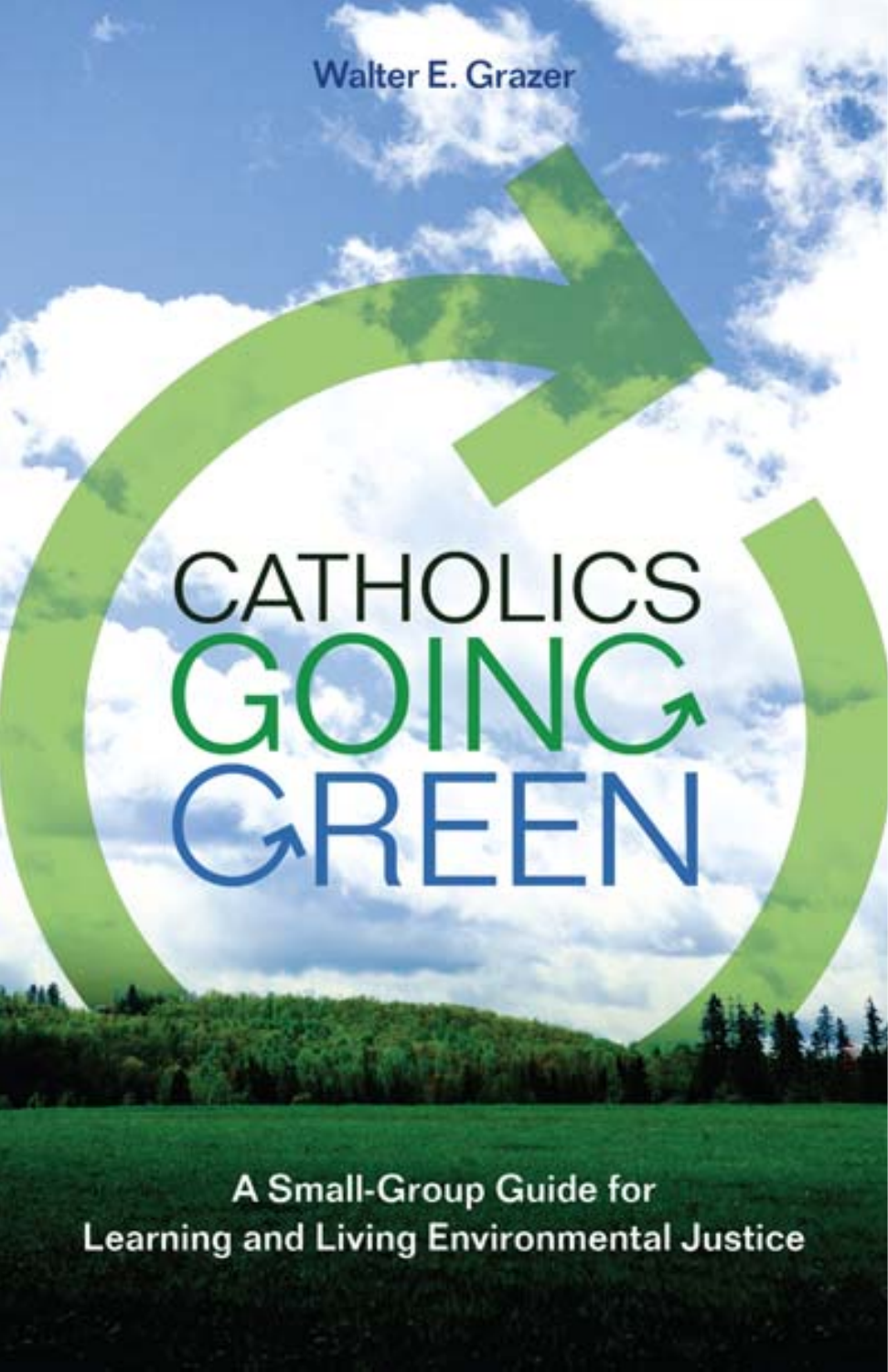Founded in 1865, Ave Maria Press is a ministry of the Indiana Province of Holy Cross.

www.avemariapress.com

ISBN-10 1-59471-210-7 ISBN-13 978-1-59471-210-4

Cover image © Jupiter Images Unlimited.

Cover and text design by Andy Wagoner.

Living the Message features by Jerry Filteau.

Printed and bound in the United States of America.



<sup>© 2009</sup> by Ave Maria Press, Inc.

All rights reserved. No part of this book may be used or reproduced in any manner whatsoever, except in the case of reprints in the context of reviews, without written permission from Ave Maria Press®, Inc., P.O. Box 428, Notre Dame, IN 46556.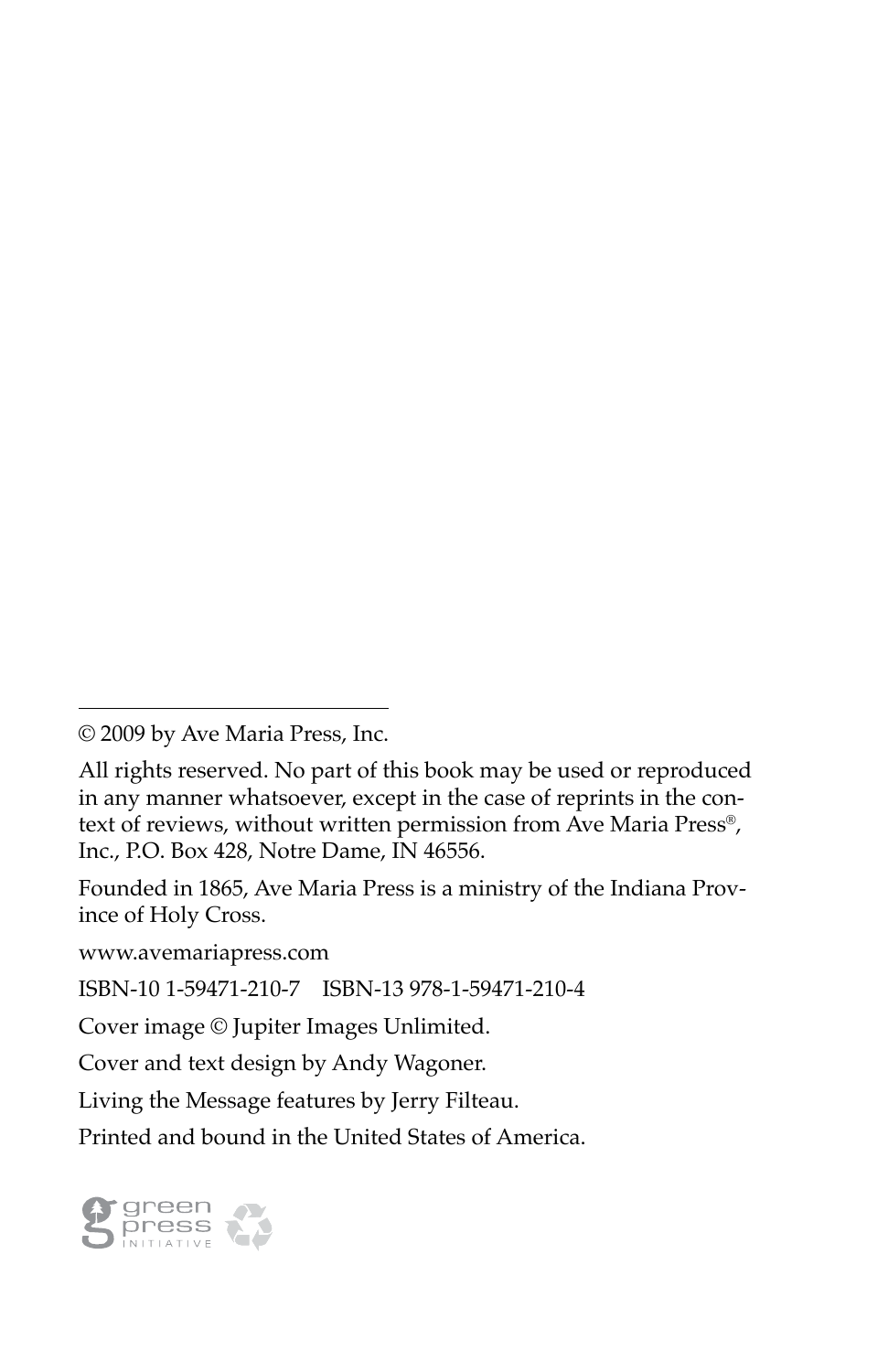

| Preface                                                         | 4  |
|-----------------------------------------------------------------|----|
| Using This Booklet                                              | 7  |
| Session 1: We Walk on Holy Ground                               | 11 |
| Session 2: We Honor the Dignity<br>of the Human Person          | 24 |
| Session 3: We Stand in Solidarity                               | 35 |
| Session 4: We Share the Goods of the Earth                      | 47 |
| Session 5: We Champion the Cause<br>of Global Human Development | 58 |
| Session 6: We Answer the Call to<br>Conversion of Life          | 71 |
| Resources                                                       | 85 |
| <b>Additional Prayers and Psalms</b>                            | 88 |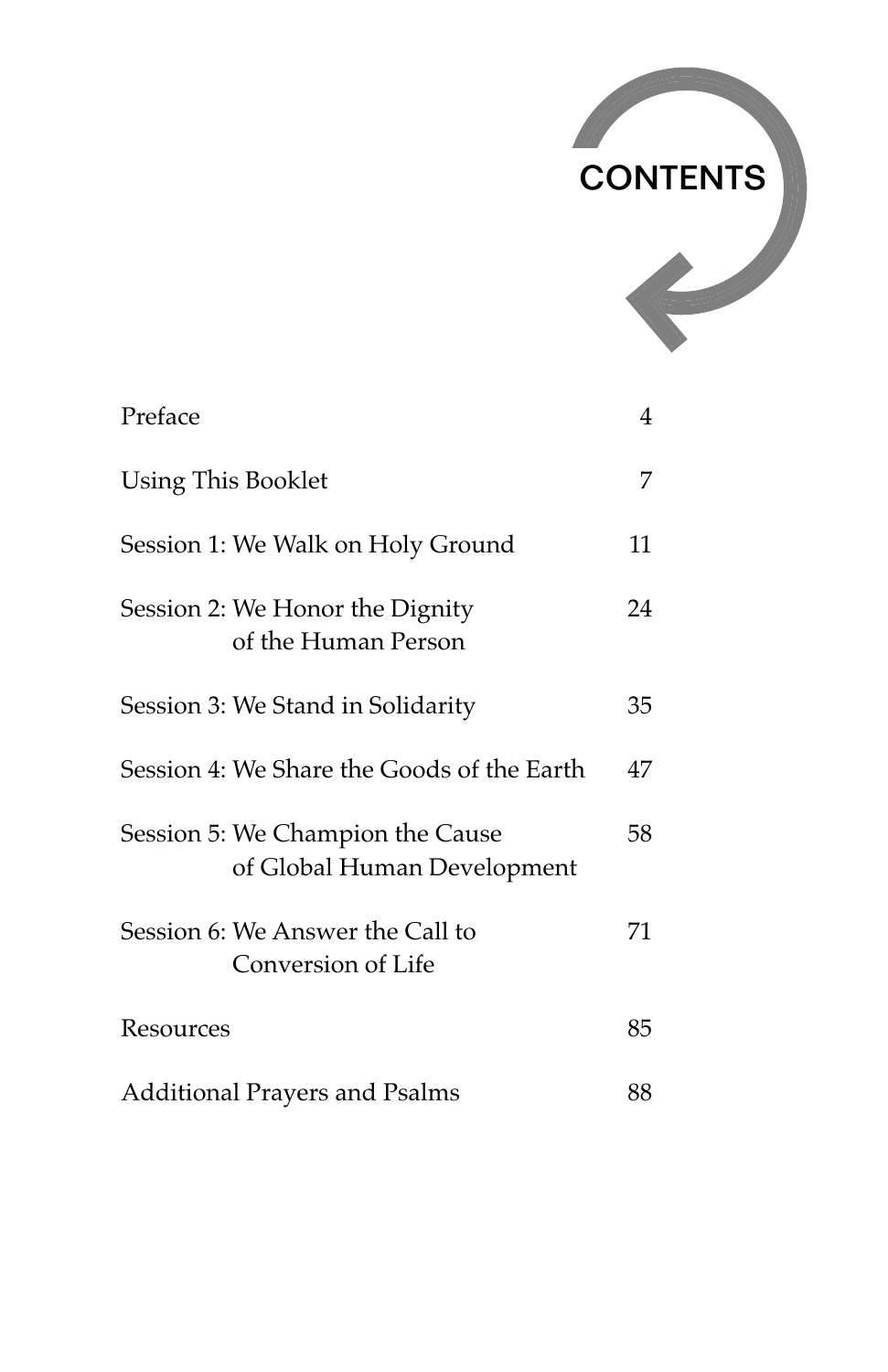# SESSION 1: WE WALK ON HOLY GROUND

*God looked at everything he had made, and he found it very good.*

—Genesis 1:31

#### Setting the Stage

How powerful this simple statement from Genesis is! So powerful that a fundamental teaching of our Catholic faith rests upon it. We believe that God is the creator. And, we believe, as the first book of the Bible tells us, that God found what he created to be very good!

In fact, you and I often share God's point of view. We find our world absolutely beautiful . . . and, of course, "very good." Have you ever looked up at the night sky and felt awed by its immensity and beauty? Or, have you watched, with childlike fascination, as a bee went about pollinating a flower? Or maybe you once climbed to a mountaintop. Exhilarated, you looked out in every direction to find a beautiful world spread out below. Many people call these unforgettable encounters with nature "God moments."

The Catholic Church takes this idea about the goodness of creation much further. The Church says that every part of creation is sacred or holy precisely because God has created it. In the sacramental worldview that forms the heart of Catholicism, creation is sign of God's presence and abiding love for us. As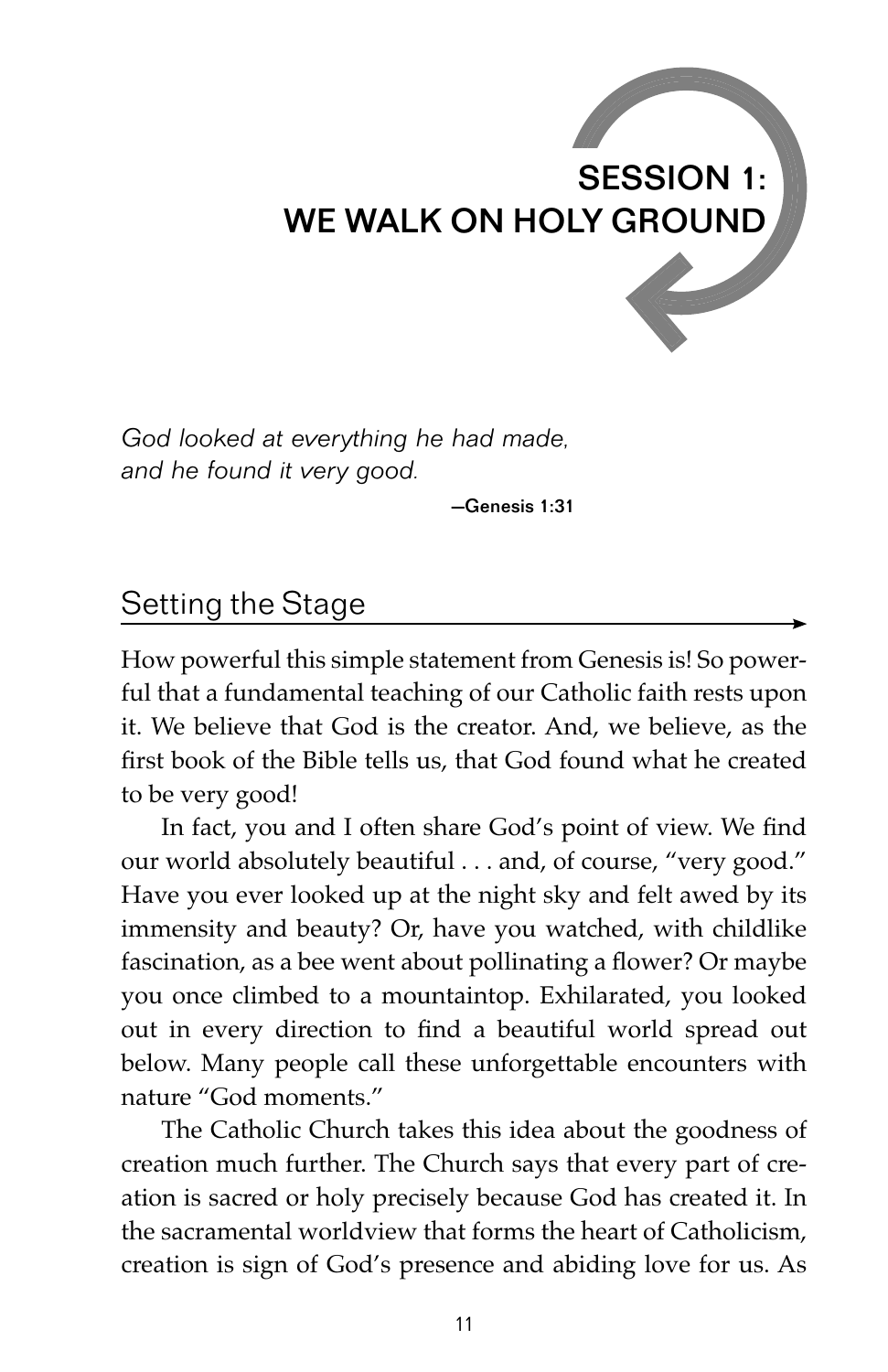such, it is worthy of our profound care and requires our able stewardship.

Obviously, encountering God through nature is different than encountering God through the seven liturgical celebrations we call sacraments, or through the scriptures. Nevertheless, nature remains an important source of spiritual well-being in the life of the Church, and careful attention to our role as stewards of the Earth provides direction in the moral life of Catholics.

In the first Christian centuries, the sacramental vision of nature was much stronger than it is for many Christians today. Deeper Appreciation for nature was seen as learning about and drawing closer to God through the created order. Today, fueled by recognition of the current environmental crises, many Catholics are renewing this ancient vision. This renewal is evidenced in many places by the bold manner in which increasing numbers of Catholic parishes celebrate our sacramental and other liturgical rites. We see increasingly vibrant celebrations of baptism, confirmation, eucharist, rites of anointing of the sick, weddings, and funerals. All of these use things of the Earth such as water, bread, wine, oil, and fire-to point us toward God, present among us and loving us. We are a sacramental people, finding signs of God in all things—most fundamentally in the things of nature.

Recall an experience of nature that made you feel like you were on "holy ground." How was this a "God moment" for you?

Think of the sacramental elements of water, bread, wine, oil, and fire. Talk about what one or two of these say to you about God.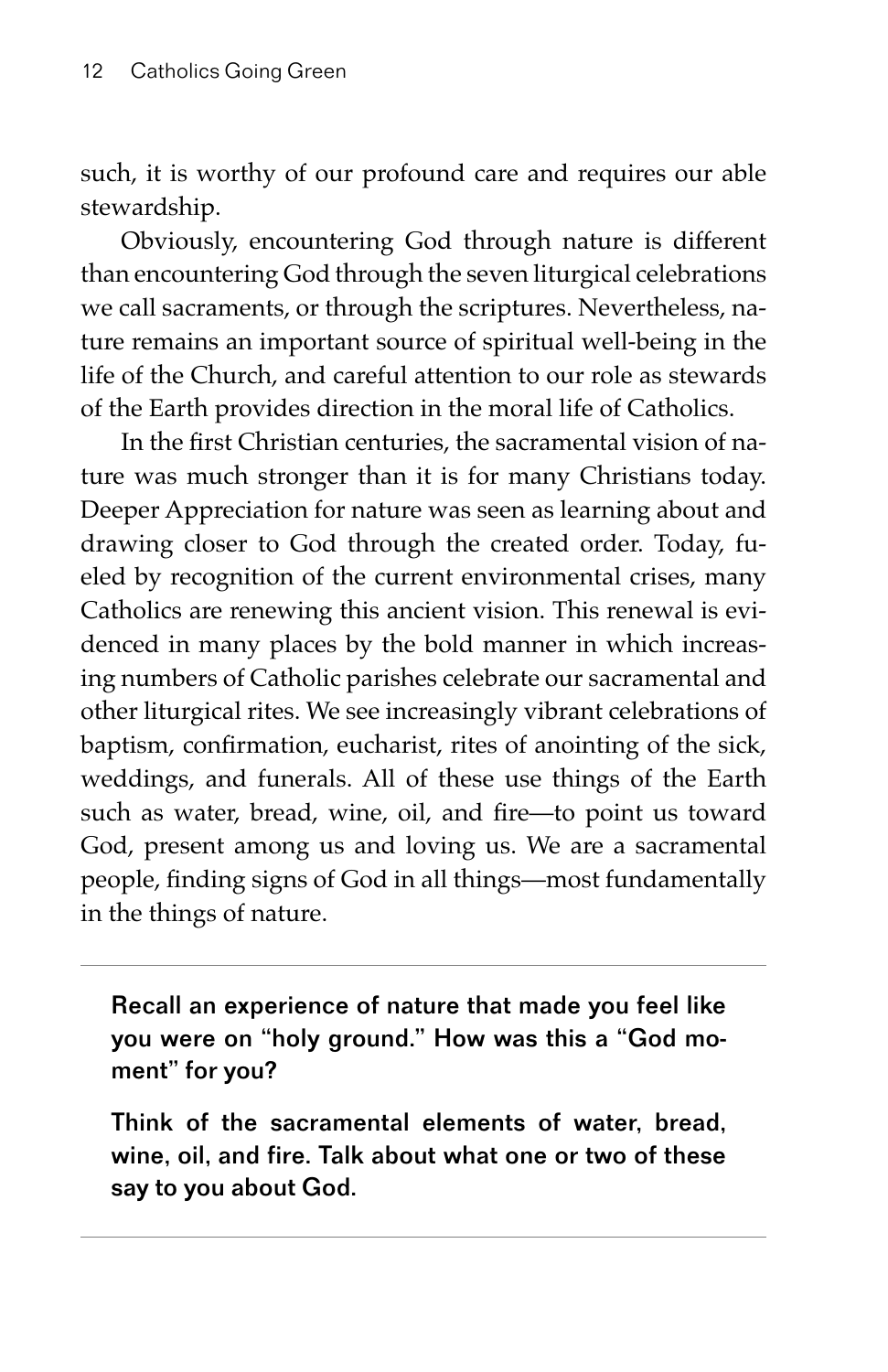In modern times, the understanding that our earth is holy ground has faded for many of us. Our understanding that we should be gentle stewards of the earth has become distorted. There are many reasons for this shift. For one thing, we live very different lives today. Most of us are no longer so closely connected with the earth. Most people in developed nations are disconnected from agriculture and other work directly tied to the earth. School children too often are amazed to learn that their supermarket apples didn't come from the apple factory, but grow on trees!



#### Did You Know?

In 1862, when Abraham Lincoln was president of the United States, 90% of Americans were farmers. Today, only 2% of the U.S. population works as farmers.

Because so many of us live and work in ways disconnected in conscious ways from the earth, we have a greater inclination to unknowingly or carelessly neglect or misuse this holy ground. Air pollution, global climate change, dirty and unsafe water, toxic waste, and many other environmental degradations confront us. In so very many ways, we are failing to be good stewards.

There are so many frightening signs that our earth is facing devastating problems. We can help by recapturing a deeper and closer connection with our earth and its needs, and by making some simple changes in the way we live that will allow us to become good stewards.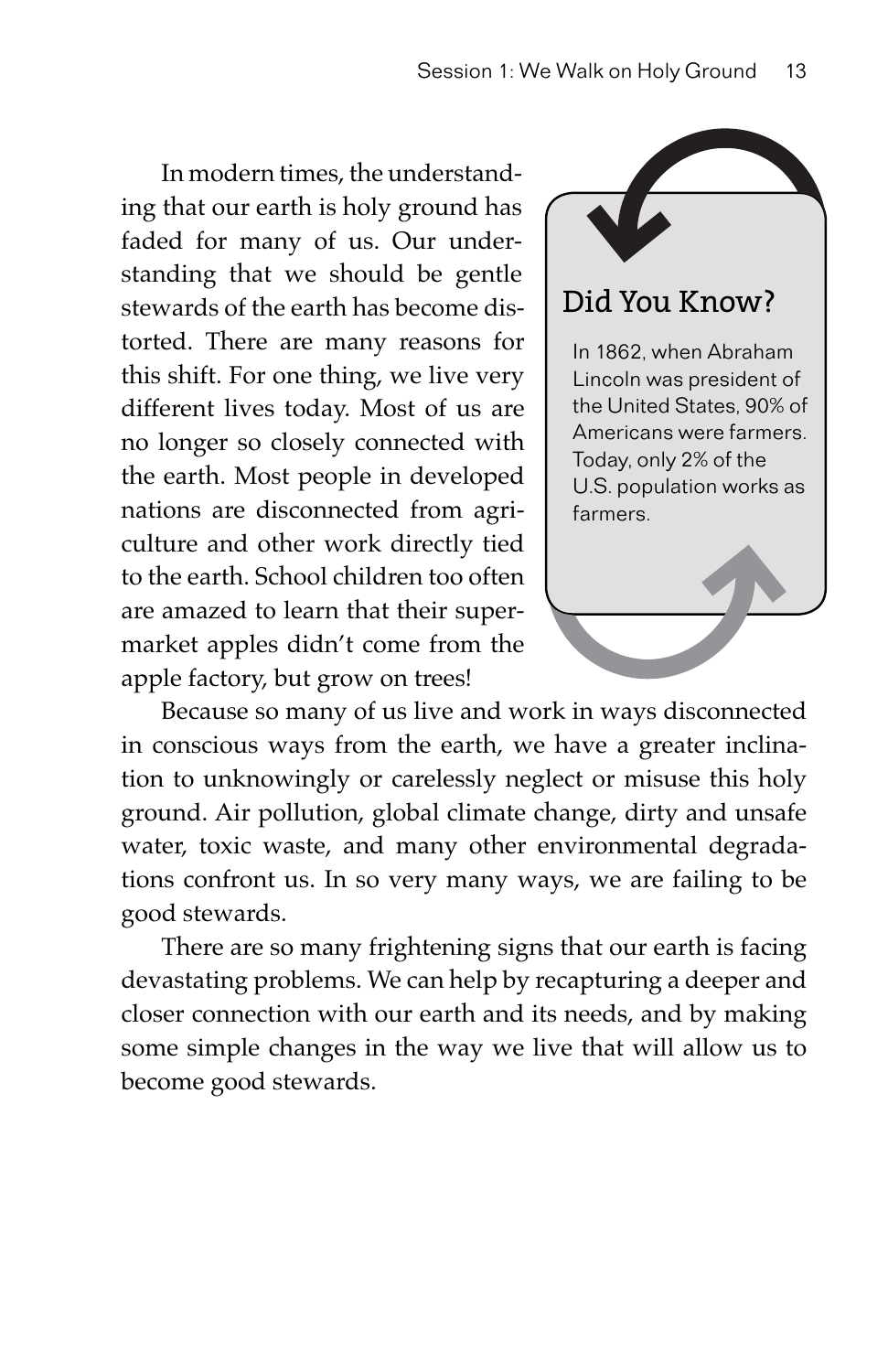statements by the U.S. bishops, and pastoral letters by bishops individually or in regional groups have provided rich resources for Catholics to reflect on the environment and their responsibility to preserve and protect it.

Butkus says: "The reason we're doing this is that it goes back to Catholic mission and identity . . . the whole Catholic principle of sacramentality. Creation is a medium through which sacred reality is encountered. From the perspective of spirituality, it's developing the consciousness that God is revealed in creation."

## Did You Know?

Americans spend about \$11 billion a year on bottled water. It takes 1.5 million barrels of oil enough to fuel 100,000 cars for a year—to make the plastic bottles to meet Americans' demand for bottled water, according to the Earth Policy Institute, a Washington, DC, environmental think tank. Only one in five of these bottles are recycled.

What local environmental issues are you aware of?

What specific concerns do you have about them?

### What Can We Do?

No doubt you are learning more about environmental justice in our world. However, the environmental crisis is a huge and complicated issue. It's hard to know where you can help. Read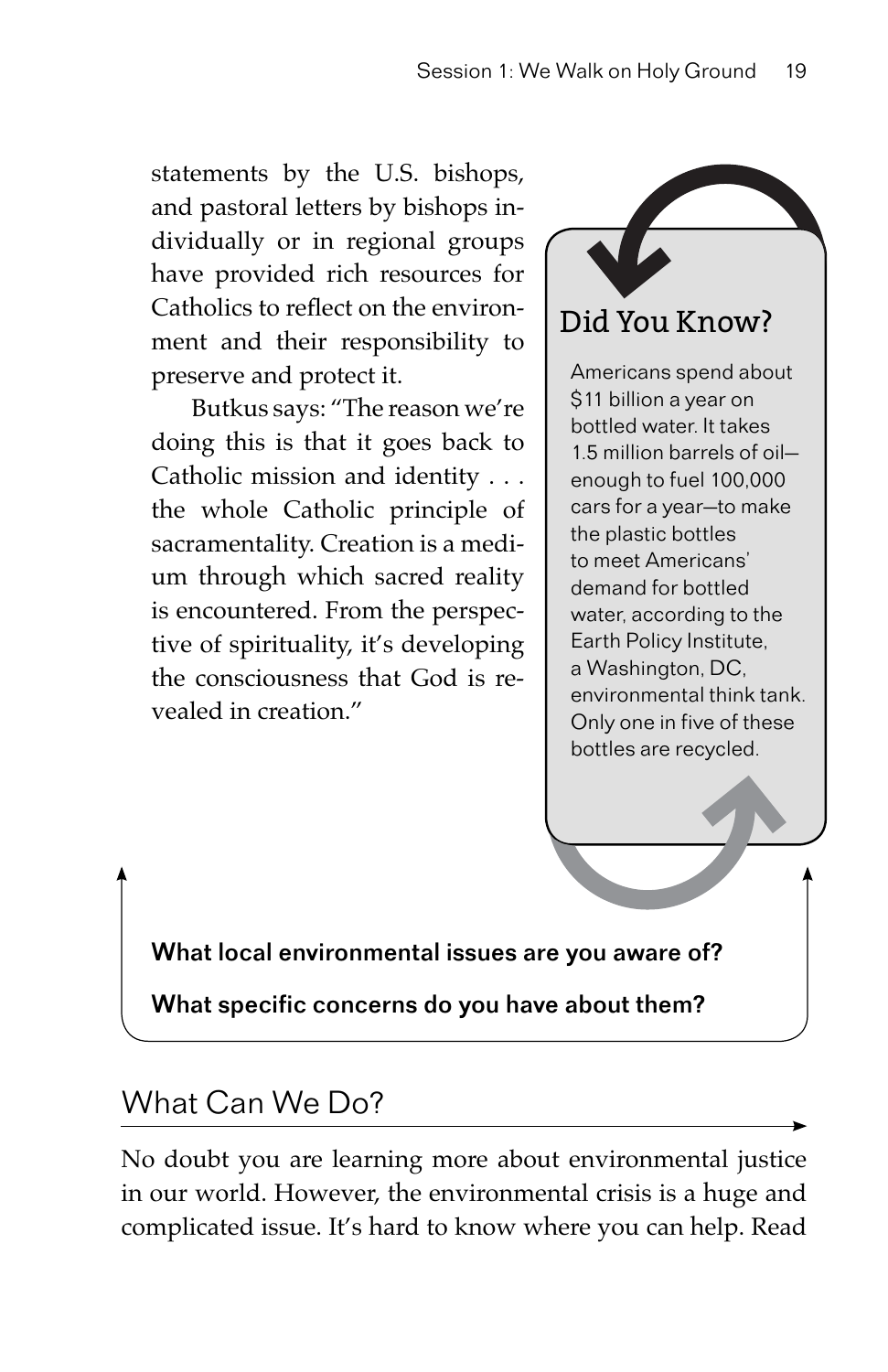through the following list of local activities and home-based projects that can help to restore the environment in small ways. Discuss these Action Options with your group as time allows. Then choose from the list or add your own ideas as Action Commitments for the week. Write your commitments in the spaces on page 22 and discuss your progress the next time your group meets.

## Action Options

- Research environmental issues in your own ZIP Code area at the EnviroMapper website: www.epa.gov/compliance/ whereyoulive/ejtool.html.
- Recycle at home and help organize efforts at work and school.
- Stop buying bottled water if possible. Use a reliable home filter if you are concerned about your local water supply. *Consumer Reports* magazine can help you find a quality product.
- Support local park and wildlife resources.



- Take time out to sit in your backyard with friends and family. Appreciate the beauty of nature close to home!
- Learn more about your local watershed and ways you can protect it.
- Spread the word about the dangers of pouring antifreeze, oil, or other chemicals on the ground, into storm sewers, or down the drain. Take these toxic substances to your local waste disposal facility.